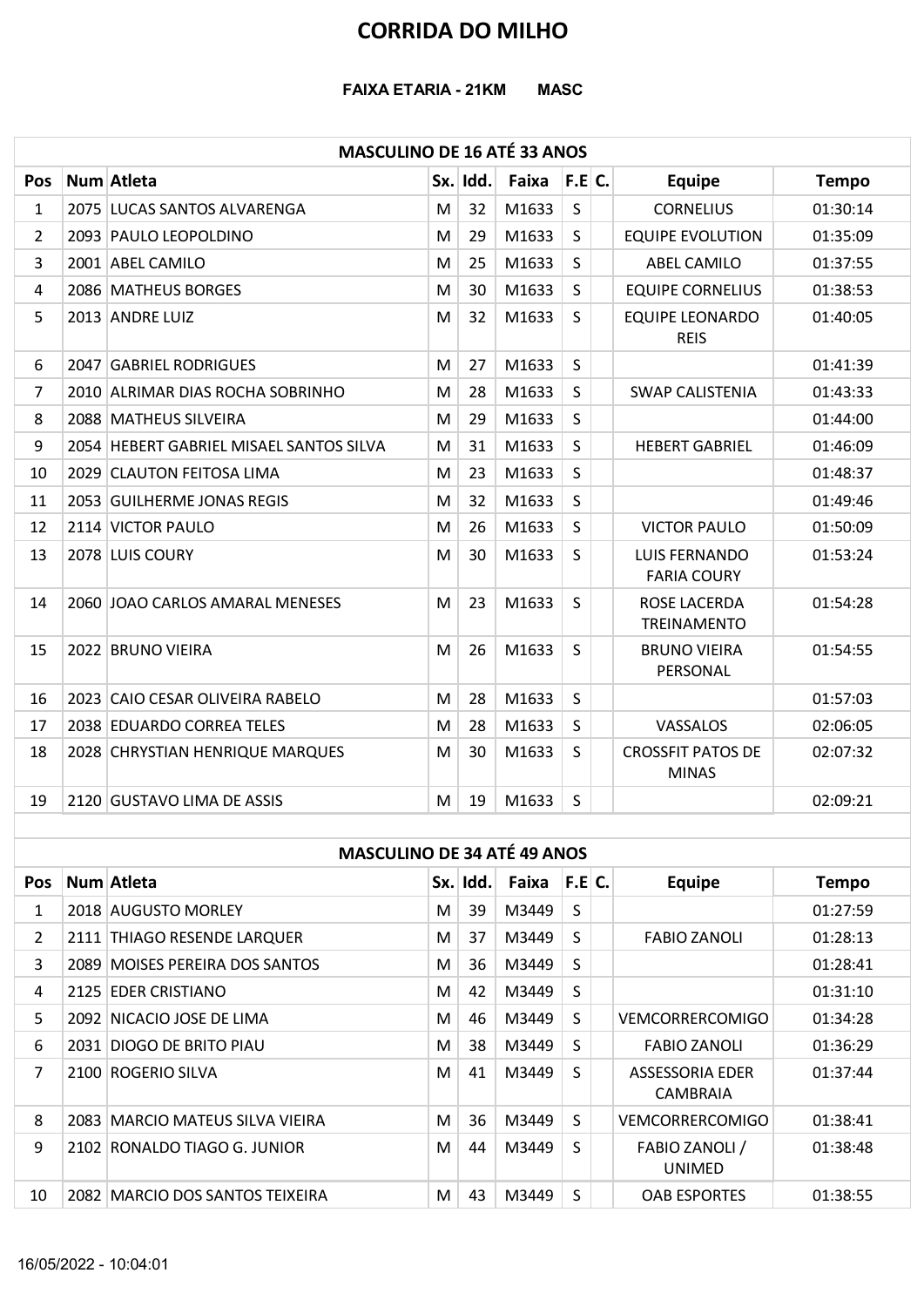# CORRIDA DO MILHO

#### FAIXA ETARIA - 21KM MASC

|                |                                        |   |          | <b>CORRIDA DO MILHO</b> |         |                                                 |              |
|----------------|----------------------------------------|---|----------|-------------------------|---------|-------------------------------------------------|--------------|
|                |                                        |   |          |                         |         |                                                 |              |
|                | <b>FAIXA ETARIA - 21KM</b>             |   |          | <b>MASC</b>             |         |                                                 |              |
| 11             | 2020 BLAITON RIVAINE                   | M | 34       | M3449                   | S       |                                                 | 01:39:12     |
| 12             | 2106 SALMO CRISTIANO DUARTE            | M | 43       | M3449                   | S       | <b>DARLAN PETERSON</b>                          | 01:39:59     |
| 13             | 2055 HELENO MARTINS                    | M | 40       | M3449                   | S       | <b>HELENO WELTON</b><br><b>MARTINS</b>          | 01:43:40     |
| 14             | 2108 SIDNEY WARLEY                     | M | 47       | M3449                   | S.      | MA ASSESSORIA<br><b>ESPORTIVA</b>               | 01:44:37     |
| 15             | 2033 DOUGLAS ALVES ANDRADE DA SILVEIRA | M | 34       | M3449                   | S       | <b>FABIO ZANOLI</b>                             | 01:45:51     |
| 16             | 2012 ANDERSON MARCIO DE FREITAS        | M | 48       | M3449                   | S       |                                                 | 01:46:10     |
| 17             | 2112 TIAGO DE BARROS                   | M | 39       | M3449                   | S       |                                                 | 01:46:59     |
| 18             | 2061 JOAO INACIO FELISARDO NETO        | M | 36       | M3449                   | S       | <b>COMBATENTES DO</b><br><b>CERRADO PTC RUN</b> | 01:47:30     |
| 19             | 2103 RONIVALDO CUNHA OLIVEIRA          | M | 47       | M3449                   | S       | <b>RN SPORTS</b>                                | 01:49:10     |
| 20             | 2074 LEONARDO MORGADO                  | M | 43       | M3449                   | $\sf S$ | LEONARDO                                        | 01:49:35     |
| 21             | 2007 ALEX VIEIRA                       | M | 35       | M3449                   | S       | <b>RUNNERS 3 MARIAS</b>                         | 01:51:18     |
| 22             | 2073 LEONARDO ANDRADE MONTEIRO         | M | 44       | M3449                   | S       |                                                 | 01:52:44     |
| 23             | 2056 HENRIQUE NUNES GUIMARAES          | M | 34       | M3449                   | S       | <b>CROSSFIT PATOS DE</b><br><b>MINAS</b>        | 01:53:23     |
| 24             | 2121 MATEUS NASCIM AVELAR              | M | 38       | M3449                   | S       |                                                 | 01:53:56     |
| 25             | 2030 CLOVIS RODRIGUES NOGUEIRA         | M | 41       | M3449                   | S.      | ROSE LACERDA<br><b>TREINAMENTO</b>              | 01:54:28     |
| 26             | 2116 WILLIAN OLIVEIRA                  | M | 46       | M3449                   | S       | <b>FABIO ZANOLI</b>                             | 01:58:49     |
| 27             | 2072 LAURENCE RODRIGUES DO AMARAL      | M | 44       | M3449                   | S       | <b>FABIO ZANOLI</b>                             | 02:04:58     |
| 28             | 2041 FABIANO SOUZA MELO                | M | 43       | M3449                   | S       | <b>CRUZEIRO</b>                                 | 02:09:38     |
| 29             | 2027 CHARLES FREITAS                   | M | 39       | M3449                   | S       | <b>CHARLES FREITAS</b>                          | 02:24:59     |
| 30             | 2045 FERNANDO MARTINS FONSECA          | M | 44       | M3449                   | S       | MARCELO MOTA                                    | 02:27:48     |
| 31             | 2046 FRANCISCO MAGALHAES               | M | 35       | M3449                   | S       | <b>RESSACAS RUN</b>                             | 02:32:15     |
| 32             | 2087 MATHEUS MARTINS PIRES             | M | 35       | M3449                   | S       | <b>RESSACAS RUN</b>                             | 02:32:16     |
| 33             | 2004 ADRIANUS GERARDUS SANDERS         | M | 34       | M3449                   | S       | <b>SANDERS</b>                                  | 02:32:23     |
|                | <b>MASCULINO DE 50 ATÉ 59 ANOS</b>     |   |          |                         |         |                                                 |              |
| Pos            | Num Atleta                             |   | Sx. Idd. | Faixa $ F.E C$ .        |         | <b>Equipe</b>                                   | <b>Tempo</b> |
| 1              | 2119 ADAIR TELES SOARES                | M | 53       | M5059                   | S       |                                                 | 01:20:08     |
| $\overline{2}$ | 2044 FARNESE DASILVA                   | M | 53       | M5059                   | S       |                                                 | 01:24:18     |
| 3              | 2049 GERALDO ALVES CHAGAS              | M | 58       | M5059                   | S       | CAPITOLIO MG                                    | 01:32:42     |
| 4              | 2026 CARLOS ALBERTO DE MEDEIROS        | M | 55       | M5059                   | S       | <b>ASSESSORIA FABIO</b><br>ZANOLLI              | 01:35:38     |
| 5              | 2063 JOSE ANTONIO MENDONCA COELHO      | M | 59       | M5059                   | S       | PELOTAO PE DE<br><b>VENTO</b>                   | 01:38:45     |
|                |                                        |   |          |                         |         |                                                 |              |

| 27          | 2116 WILLIAN OLIVEIRA               | M | 46       | M3449        | S  | <b>FABIO ZANOLI</b>                | 01:58:49     |
|-------------|-------------------------------------|---|----------|--------------|----|------------------------------------|--------------|
|             | 2072 LAURENCE RODRIGUES DO AMARAL   | M | 44       | M3449        | S. | <b>FABIO ZANOLI</b>                | 02:04:58     |
| 28          | 2041 FABIANO SOUZA MELO             | M | 43       | M3449        | S. | <b>CRUZEIRO</b>                    | 02:09:38     |
| 29          | 2027 CHARLES FREITAS                | M | 39       | M3449        | S  | <b>CHARLES FREITAS</b>             | 02:24:59     |
| 30          | 2045 FERNANDO MARTINS FONSECA       | M | 44       | M3449        | S. | MARCELO MOTA                       | 02:27:48     |
| 31          | 2046 FRANCISCO MAGALHAES            | M | 35       | M3449        | S. | <b>RESSACAS RUN</b>                | 02:32:15     |
| 32          | 2087 MATHEUS MARTINS PIRES          | M | 35       | M3449        | S  | <b>RESSACAS RUN</b>                | 02:32:16     |
| 33          | 2004 ADRIANUS GERARDUS SANDERS      | M | 34       | M3449        | S. | <b>SANDERS</b>                     | 02:32:23     |
|             |                                     |   |          |              |    |                                    |              |
|             | <b>MASCULINO DE 50 ATÉ 59 ANOS</b>  |   |          |              |    |                                    |              |
| <b>Pos</b>  | Num Atleta                          |   | Sx. Idd. | Faixa F.E C. |    | <b>Equipe</b>                      | <b>Tempo</b> |
| 1           | 2119 ADAIR TELES SOARES             | M | 53       | M5059        | S. |                                    | 01:20:08     |
| 2           | 2044 FARNESE DASILVA                | M | 53       | M5059        | S  |                                    | 01:24:18     |
| 3           | 2049 GERALDO ALVES CHAGAS           | M | 58       | M5059        | S  | CAPITOLIO MG                       | 01:32:42     |
| 4           | 2026 CARLOS ALBERTO DE MEDEIROS     | M | 55       | M5059        | S. | <b>ASSESSORIA FABIO</b><br>ZANOLLI | 01:35:38     |
| 5           | 2063 JOSE ANTONIO MENDONCA COELHO   | M | 59       | M5059        | S. | PELOTAO PE DE<br><b>VENTO</b>      | 01:38:45     |
| 6           | 2002 ADAILTON BERNARDINO DA FONSECA | M | 54       | M5059        | S  | RANCA TOCO SAI<br>CAVACO           | 01:41:58     |
| $7^{\circ}$ | 2079 LUIZ HENRIQUE BERNARDES        | M | 56       | M5059        | S  |                                    | 01:42:03     |
| 8           | 2059 JOAO BATISTA DE OLIVEIRA       | M | 59       | M5059        | S  | <b>INDIVIDUAL</b>                  | 01:51:50     |